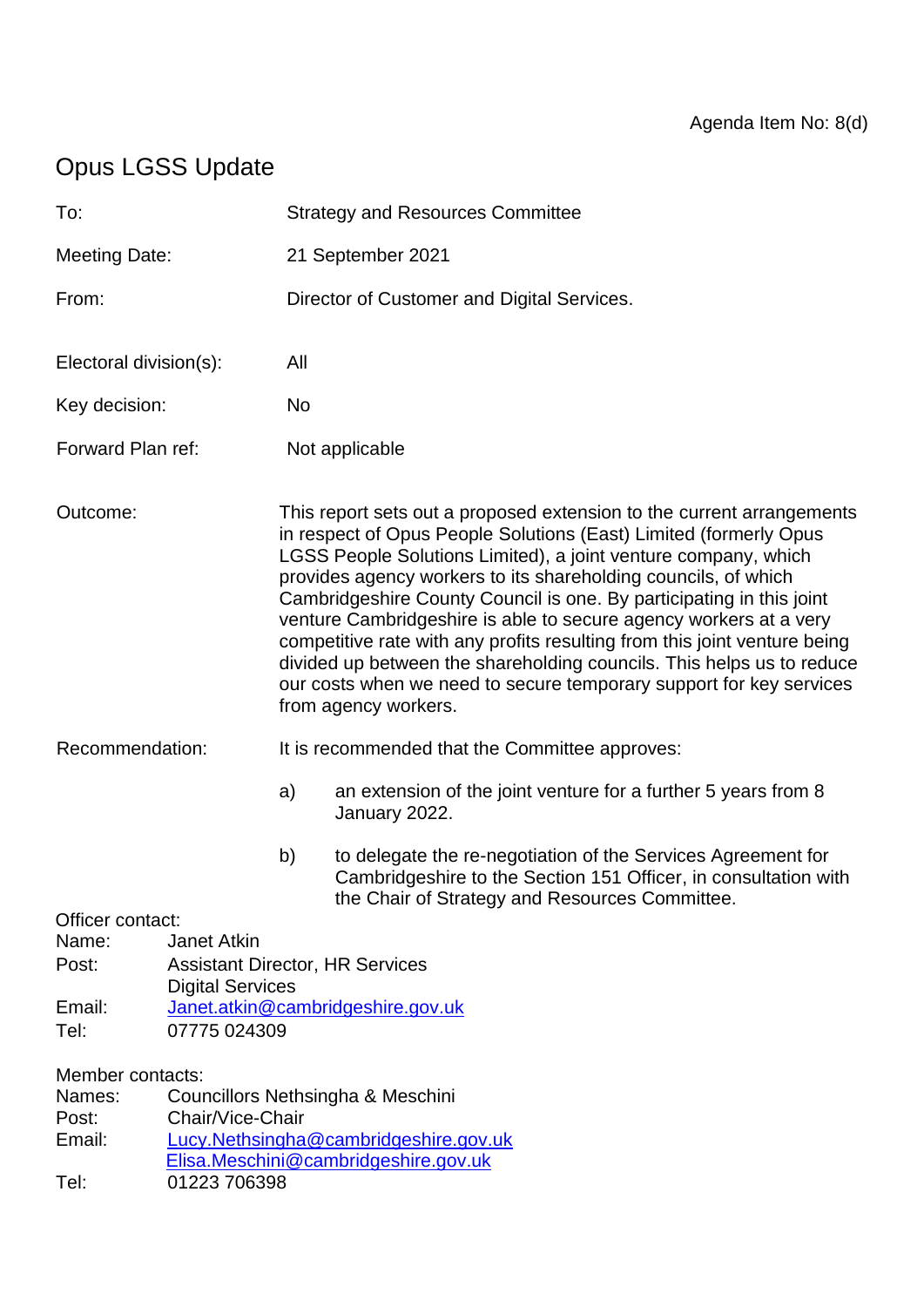## 1. Background

- 1.1 In July 2016 the former General Purposes Committee approved the creation of a new company, Opus LGSS People Solutions. The Company was established so that the council could access agency staff without the margins charged by private sector providers, and so that it would benefit from direct access to a wider pool of staff resources. Under the proposal Cambridgeshire County Council and Opus (who are owned by Suffolk County Council) were the initial shareholders.
- 1.2 The report to committee outlined the intention and benefits of other local authority partners, who were then part of the local government shared service known as LGSS, joining as shareholders at the end of their existing contractual arrangements with other providers.
- 1.3 Northamptonshire County Council joined the arrangement as planned in August 2017 and Milton Keynes Council joined as a shareholder in September 2018.
- 1.4 At that time consideration of the on-going arrangements for the joint venture were delegated to the then Managing Director of LGSS in consultation with the Chairman of the General Purposes Committee and the Council's Section151 Officer.
- 1.5 The joint venture relies on Teckal exemptions under procurement contract regulations, which has been validated by legal teams across all shareholding authorities (Suffolk County Council, Cambridgeshire County Council, Northamptonshire County Council and Milton Keynes Council).
- 1.6 In the 1999 judgment of Teckal (C-107/98) the European Court of Justice established an exemption from public procurement for the award of contracts by a public authority to a separate entity provided certain requirements were met. Those requirements were that:
	- The contracting authority must exercise sufficient control over the separate entity
	- The separate legal entity must carry out the essential part of its activities for its owner authority/ies ("the essential activity test").
- 1.7 Under the Teckal exemption a contracting authority may award contracts directly to an organisation that it has control over and does the majority of its work for the contracting authority (which should mean that no more than 20% is for external clients). This is the case with Opus Cambridgeshire.
- 1.8 The joint venture provides a seat on its board of directors for all shareholders. The existing Service Agreement term is until  $8<sup>th</sup>$  January 2022 with the initial term having been set at 5 years.
- 1.9 Opus have recently commenced a long-term arrangement with Peterborough City Council to deliver its temporary agency recruitment needs. This will bring further financial benefits to the joint venture and will enable recruitment processes and policies to be aligned with Cambridgeshire County Council in support of existing shared services such as those in Adults and Children's Social Care. This new arrangement will also facilitate improvements in management information for the two councils.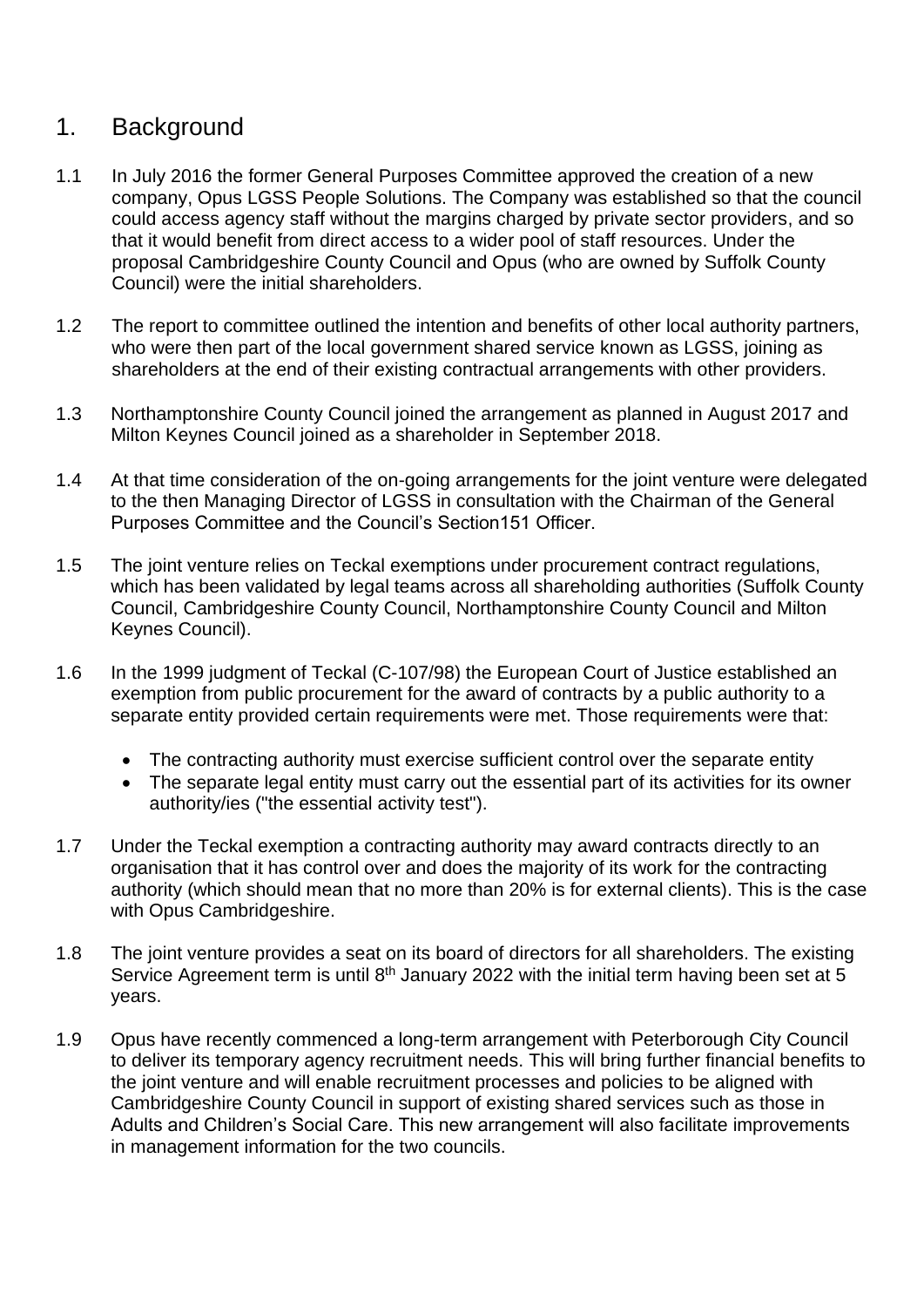## 2. Original Joint Venture objectives

- 2.1 Objective 1 Greater Influence and support to overall workforce strategy
- 2.1.1 The Opus model provides dedicated Opus staff who work closely with the council's HR service. This close working has been essential in the successful implementation of this joint venture and in driving overall performance, building relationships with managers and managing spend on agency staff that sits outside of this arrangement, ensuring that the council is satisfied with the service being provided.
- 2.1.2 Since implementation the council has benefited from having a representative on the joint venture's Board of Directors. This position is currently held by the Director of Customer and Digital Services, the lead Director with responsibility for HR services. The Board meets monthly to discuss the operational and financial progress of each council's contract as well as the progress of the joint venture as a whole. In addition, quarterly contract review engagement is carried out with the senior officers from the council's HR team.
- 2.1.3 This approach has enabled the joint venture to support the council on strategic workforce priorities as well as key risk areas like compliance with new or changes to legislation and how best to work with other recruitment companies when required. One of the services Opus delivers is audit visits to recruitment supply chain agencies. Here Opus conduct a series of checks to ensure standards are maintained across this supply chain for when we need to use these agencies in the recruitment of staff.
- 2.1.4 One of the hallmarks of Opus' work is compliance standards. We have seen that they work diligently to ensure that compliance is of the highest standard, and this is of particular importance to the workers we engage into roles where safeguarding is a key element.
- 2.2 Objective 2 To provide financial savings.
- 2.2.1 Financial performance and savings are covered in 2.4 and 2.5 below.
- 2.3 Objective 3 To ensure continuity of supply of agency workers
- 2.3.1 Opus directly supply on average 88% of the required agency workers (outside of social work) and utilise a supply chain of over 150 national and local supply agencies for those they cannot fill directly. These agencies have been accredited to ensure high-quality provision, at pace, that meets the council's needs. All suppliers are signed up to the same terms and conditions to ensure a consistent approach to both standards and price.
- 2.3.2 Currently, Opus are the second biggest supplier of social workers into their contracts, behind only the UK's largest social work agency. This has been achieved by the operation of specialist recruitment desks across hard to fill sectors, like Social Work and Residential Care.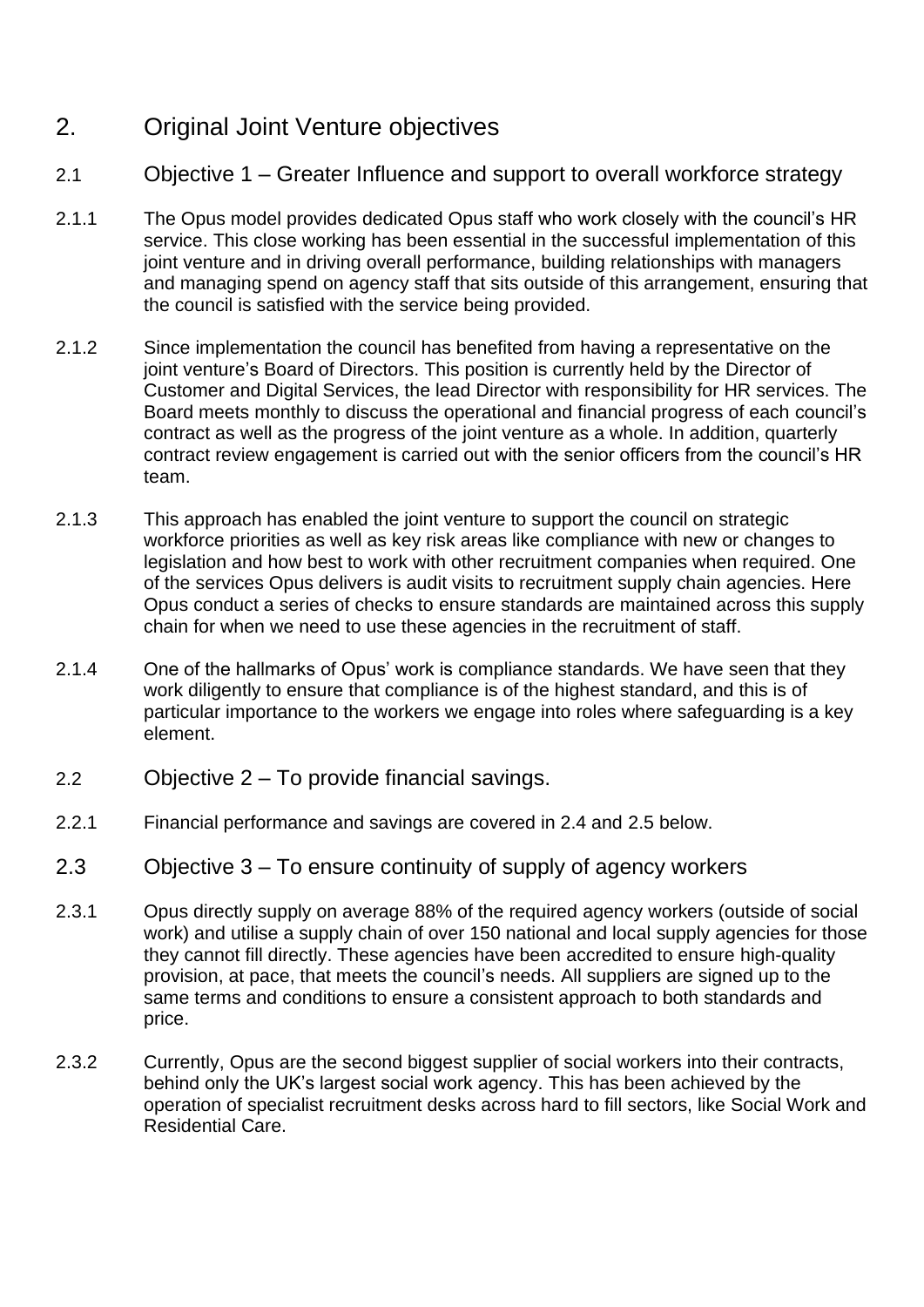#### 2.4 Financial Performance

2.4.1 Since incorporation the Opus Cambridgeshire, Northamptonshire and Milton Keynes joint venture has realised excellent financial performance (as required by the original objective to provide financial savings) as follows:

| <b>Financial year</b> | Net profit            | Commentary                                                                                                               |
|-----------------------|-----------------------|--------------------------------------------------------------------------------------------------------------------------|
| 2017/18               | £131k loss (Actual)   | Initial period, loss expected due to set-<br>up costs.<br>Cambridgeshire – from Jan 17<br>Northamptonshire - from Aug 17 |
| 2018/19               | £129k profit (Actual) | Set-up costs recovered<br>Milton Keynes - from Aug 18                                                                    |
| 2019/20               | £320k profit (Actual) | £200k dividend paid to<br>Shareholders                                                                                   |
| 2020/21               | £407k profit (Actual) | Increase demand due to Covid response<br>roles. £330k dividend voted for<br>shareholders                                 |
| 2021/22               | £344k (Forecast)      |                                                                                                                          |

- 2.4.2 In addition to the excellent financial performance of the Joint Venture, the councils have received the following benefits:
	- 10% of annual spend on agency staff has been saved by the councils in the first 4 years, to March 2021. This has significantly exceeded expectations of the original business case signed off by the councils.
	- Of the placements made in 2020/21 (excluding social work), 88% were filled via OPUS' own talent pool where there was no requirement to utilise  $3<sup>rd</sup>$  party agencies. Placements supplied from the OPUS talent pool ensures control on quality and also reduces the cost to the council.
	- Strong relationships have developed with operational management in the HR service and the wider organisation via Opus teams being embedded with the service, delivering quality recruitment solutions at pace, which provides significant savings to both the time and resources for our staff.
	- Excellent customer satisfaction (96%), compliance (100%) and a high proportion of roles directly filled by Opus (88% direct fill rates outside of social work).
	- Opus have upheld and enforced Cambridgeshire County Council's policies and processes and where required have supported the organisation through recruitment freezes.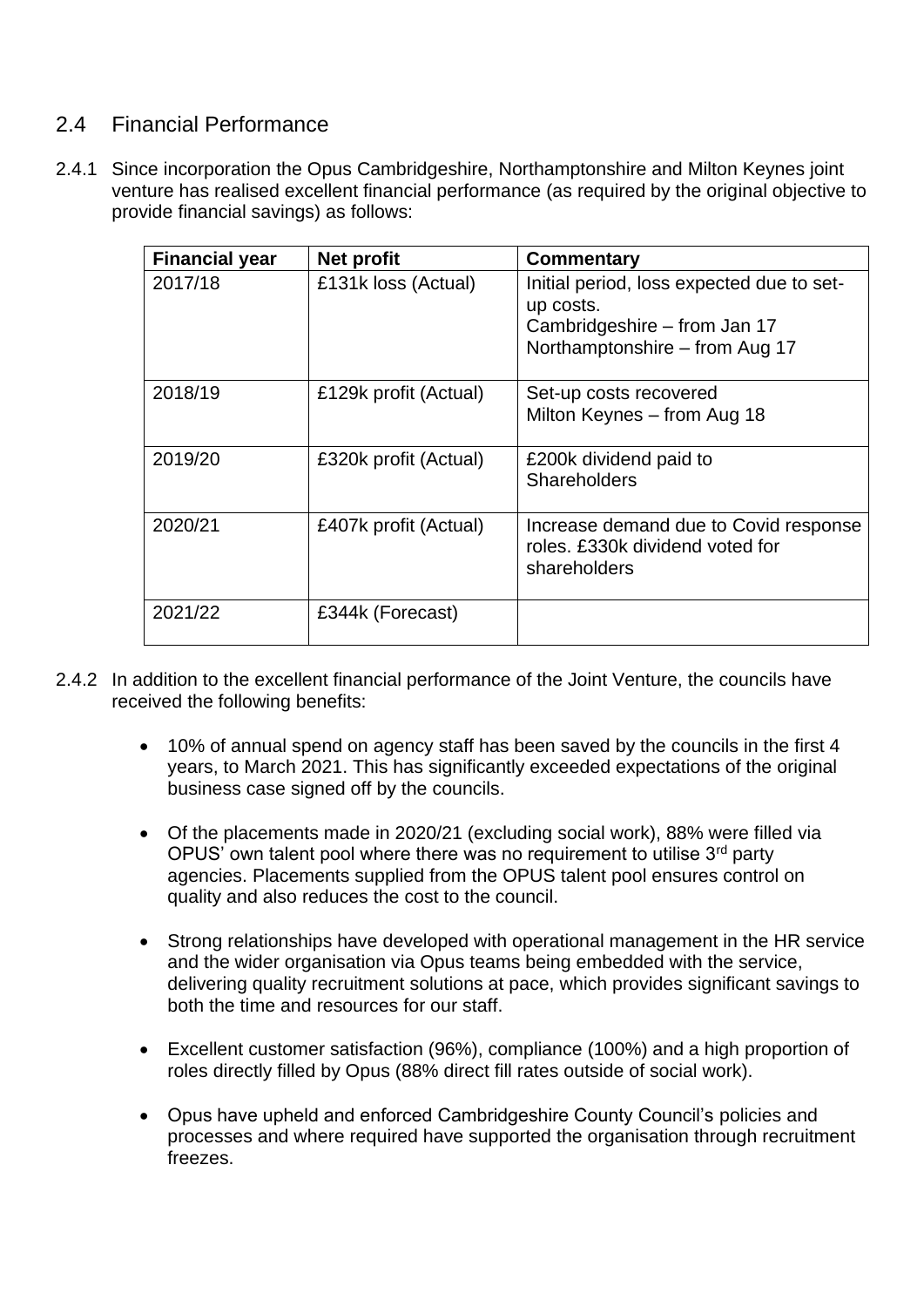- Significant and robust supply chain of over 150 agencies, all on standardised terms which enable OPUS to fill roles across all job categories, even in hard to fill areas.
- The supply chain is managed via a Dynamic Purchasing System which enables new supply agencies to be added at any time giving flexibility and opportunity to on-board local niche agencies

### 3. Alignment with corporate priorities

- 3.1 Communities at the heart of everything we do There are no significant implications for this priority.
- 3.2 A good quality of life for everyone There are no significant implications for this priority.
- 3.3 Helping our children learn, develop and live life to the full There are no significant implications for this priority.
- 3.4 Cambridgeshire: a well-connected, safe, clean, green environment There are no significant implications for this priority.
- 3.5 Protecting and caring for those who need us There are no significant implications for this priority.

#### 4. Significant Implications

- 4.1 Resource Implications There are no significant implications within this category. The financial and human resource implications are set out in the report. There are no property or IT related matters appertaining to the content of the report.
- 4.2 Procurement/Contractual/Council Contract Procedure Rules Implications The relevant Procurement information is set out in Section 1 of this report in relation to the Teckal exemption.
- 4.3 Statutory, Legal and Risk Implications Having this well-established working arrangement with Opus helps us to manage risks particularly in relation to hard to fill roles and through the pandemic when we have had to step up high volumes of staff at short notice to support our outbreak management activity.
- 4.4 Equality and Diversity Implications Opus uphold and work within Cambridgeshire employment policies and practices including our commitment to equalities through the recruitment of staff – an area that we are strengthening as part of our council wide commitment to equalities, diversity and inclusion.
- 4.5 Engagement and Communications Implications There are no significant implications within this category.
- 4.6 Localism and Local Member Involvement